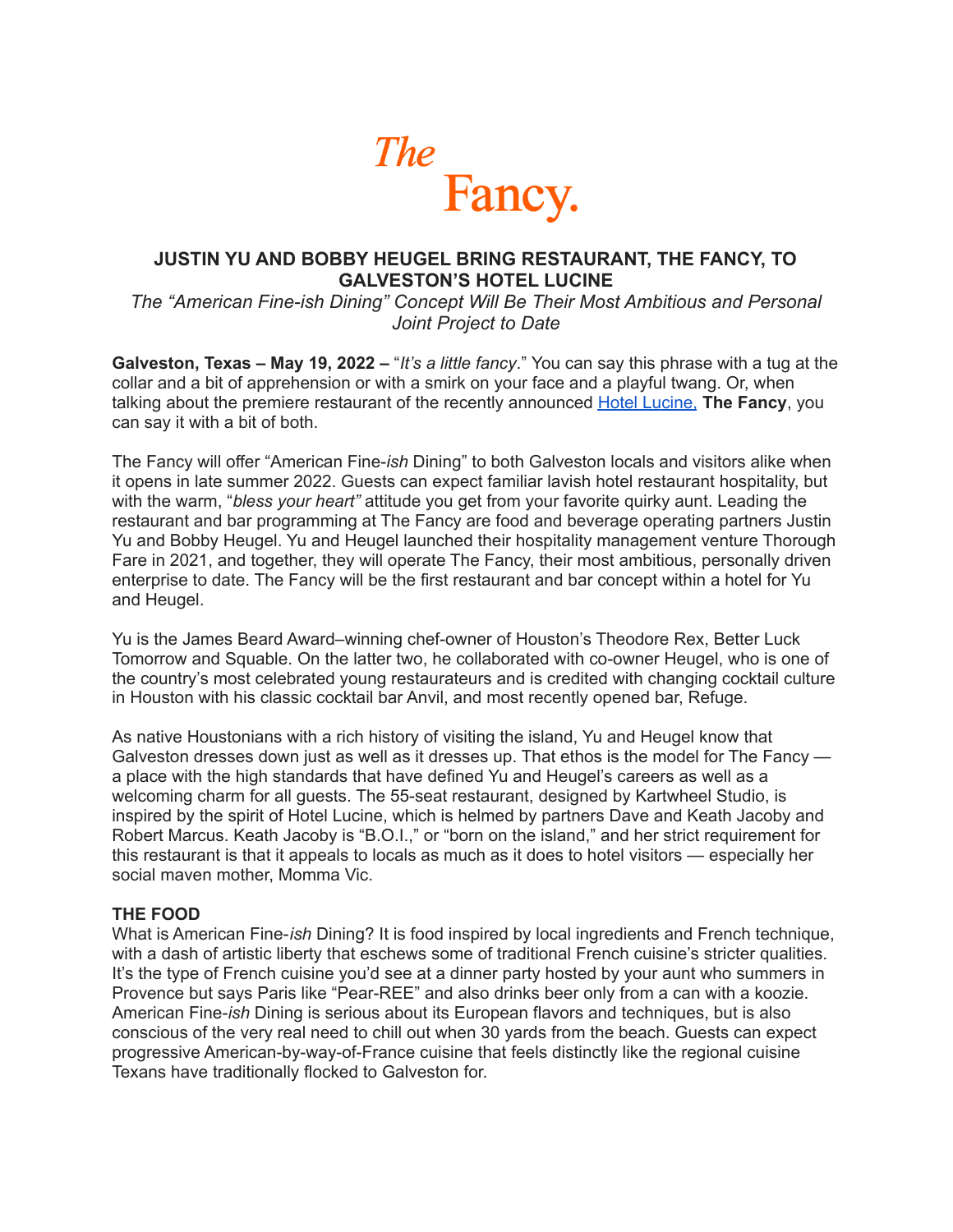"The Fancy is definitely not a seafood restaurant, but it would be ridiculous to not use the amazing Gulf of Mexico products that are literally staring us straight in the face," said chef Justin Yu of The Fancy. "The food at The Fancy will feel driven by the best local produce and Texas meats available, almost always seasoned with the salt from the Gulf air."

Yu expects a balanced European menu, and at least half of which will incorporate seafood in unexpected ways. The food will have a lot of personality, almost like The Fancy is throwing a dinner party every night. The menu starts with a cold plates section that won't serve a single oyster on the half shell, but will have flourishing salads, a shrimp cocktail with too many sauces, and creative raw dishes like a chilled half lobster with the flavors of classic Ravigote sauce. Small, warm plates include a house recipe of pork and Texas beef meatballs with a warm mussel salad with chilies and olives, before moving onto big, shareable main plates like a pot roast of pork belly with roasted oysters in mignonette, whole roasted gulf flounder crowned with a braised oxtail and mustard green sauce, or a deluxe French dip sandwich that Yu is especially jazzed about. Guests will finish, as mandated by Keath Jacoby's sweet tooth, with small but rich desserts, and Theodore Rex's warm butter cake might even make the move down to Galveston.

"I hope it's food that is as craveable as it is creative, grounded in my European kitchen upbringing, but with a lot of character. There's going to be much to celebrate at the hotel, and I think the menu is really going to help people let loose," said chef Justin Yu.

## **THE SERVICE & BOOZE**

Bobby Heugel is known for establishing some of Houston's most celebrated restaurants and bars, all with reputations for serving progressive cuisine and cocktails (Underbelly, Squable, Anvil). Having experienced Galveston hospitality throughout his entire life, Heugel knows the best restaurants build lasting relationships with those who live on the island, while also magically making visitors feel like they've found a second home. "Most of our work to this point has occurred outside of Galveston, so grounding our service approach in humility and hoping to earn our place alongside restaurants who have been here for decades is our top priority," said Heugel.

And with Heugel having opened Houston's most lauded cocktail bars (Anvil, The Pastry War), you can bet the cocktails at The Fancy will be outstanding. The Fancy is the first time Heugel and Yu have developed cocktails and food together in a restaurant space where they will be personally working daily. As a result, guests can expect classics they both love, including an extension of the *fanciest* martini on the Gulf Coast, Bobby's Martini, and originals inspired by local produce.

"Frankly, Justin and I spend too much time drinking and eating together. We both feel that cocktails are a great start to the dining experience, but they must be deferential to a great wine list," said Heugel. "We want our guests to count on a wine list of close to 100 selections that we both feel compliment The Fancy's food well, with an above-average number of options by the glass. We think there's a real opportunity in Galveston for a wine list that highlights smaller producers — both classical and natural in their approaches — in addition to selfishly stocking some of our personal favorites."

The personal part of this restaurant is important to both Heugel and Yu. The duo plan to primarily live together on the island during the hotel's first year. The two became close friends nearly 15 years ago, and have since invested in each other's businesses, partnered with their employees on new ventures, and built their burgeoning hospitality group, Thorough Fare, slowly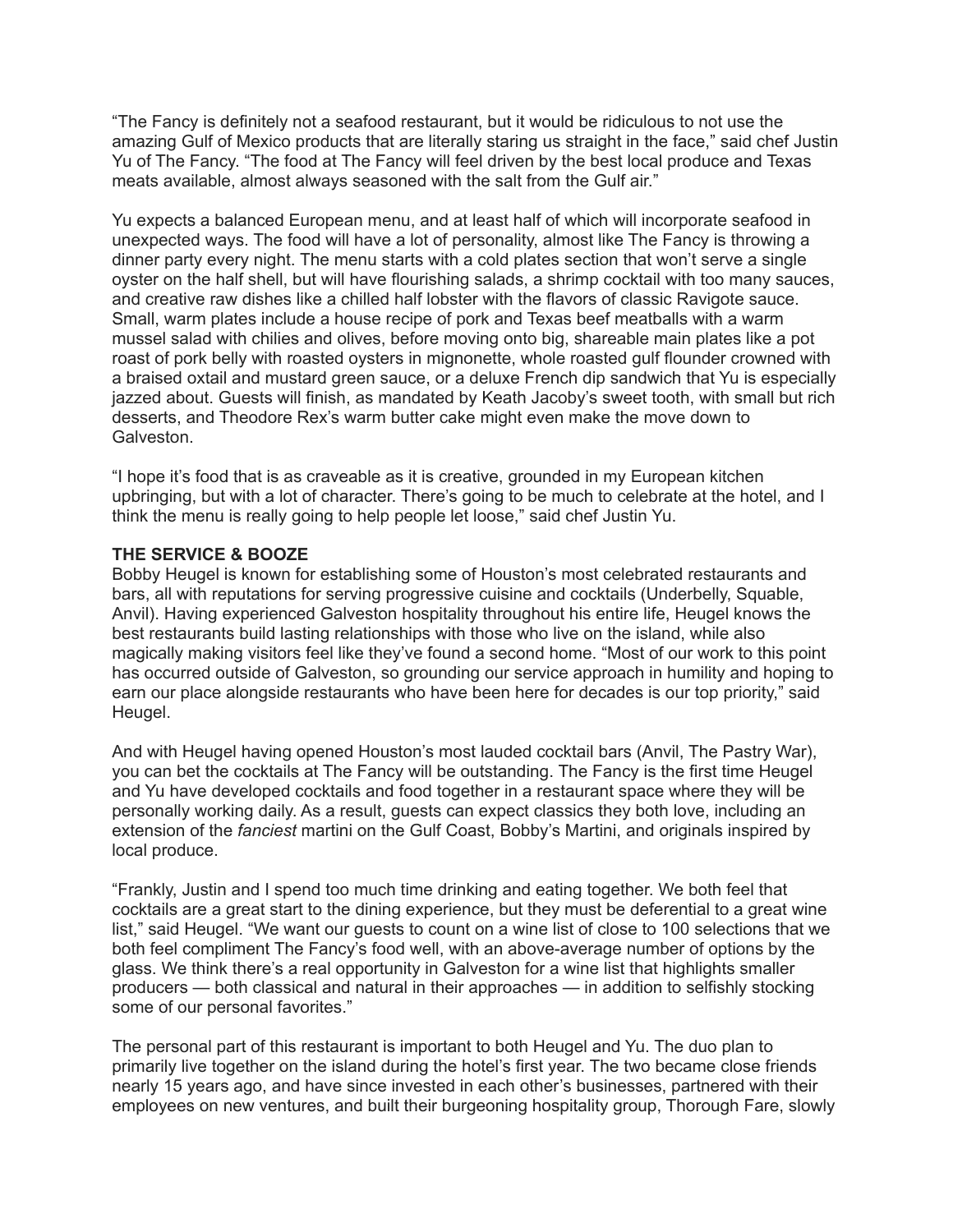and thoughtfully. The Fancy and Hotel Lucine are different — they are about celebrating Galveston. This isn't just another restaurant; this is the start of a new step in their careers.

The Fancy is a small, but mighty, part of Hotel Lucine, which will also feature a rooftop bar, a three-meal hangout space and lobby bar affectionately referred to as The Den, and a pool — all of which will be run by Thorough Fare. The Fancy will offer lunch and dinner seven nights a week and both Saturday and Sunday brunch.

"We've known for a while that our next project would need to reassert our intention to challenge our professional accomplishments to this point. We weren't sure entirely how those challenges would emerge, but we passed on multiple opportunities until we met with Dave, Keath and Robert about Hotel Lucine. Everyone on this project has a lot on the line, and we are going to make sure our contributions are just as special as what our partners are bringing to the table," said Heugel.

Hotel Lucine and The Fancy will open in late summer 2022. More information to come about the hotel, the restaurant and the menus. To keep updated, please visit hotellucine.com and follow the hotel on Instagram and Facebook under @HotelLucine. For more information on The Fancy, follow the restaurant on Instagram and Facebook under @TheFancyTX.

###

### **Photos and Logo of The Fancy. Photos Credit: Jenn Duncan Photography**

Hotel Owners: Keath & Dave Jacoby, Robert Marcus F&B Partners: Justin Yu & Bobby Heugel (Thorough Fare) Hours: Lunch - 11:00 a.m. – 3:30 p.m., Monday to Friday Dinner - 5:00 – 10:00 p.m., Daily Brunch - 11:00 a.m. – 3:30 p.m., Saturday and Sunday Address - 1002 Seawall Blvd., Galveston, TX, 77550 Website - <https://www.hotellucine.com/the-fancy> Instagram - @thefancytx Email - [info@hotellucine.com](mailto:info@hotellucine.com)

### **About The Fancy:**

The Fancy is an "American Fine-*ish* Dining" restaurant opening in late summer 2022 located at Hotel Lucine at 1002 Seawall Blvd in Galveston, Texas. Helmed by chef Justin Yu and Bobby Heugel, The Fancy is focused on the use of local ingredients to create French-inspired cuisine with a Gulf Coast flair. The Fancy will offer a robust wine and cocktail menu with drinks made to pair with the cuisine. The Fancy will open seven days a week for lunch and dinner with brunch on Saturday and Sunday. For more information, follow The Fancy on Instagram and Facebook under @TheFancyTX.

#### **About Hotel Lucine:**

Hotel Lucine will be a fully revitalized 61-room boutique hotel located in the structure originally built as Treasure Isle Motel in the 1960s. The hotel will feature a pool and patio, a rooftop bar and a restaurant anchored by some of the top culinary and cocktail talent in the country. Hotel Lucine is slated to open in late summer 2022 at 1002 Seawall Blvd in Galveston, Texas. For